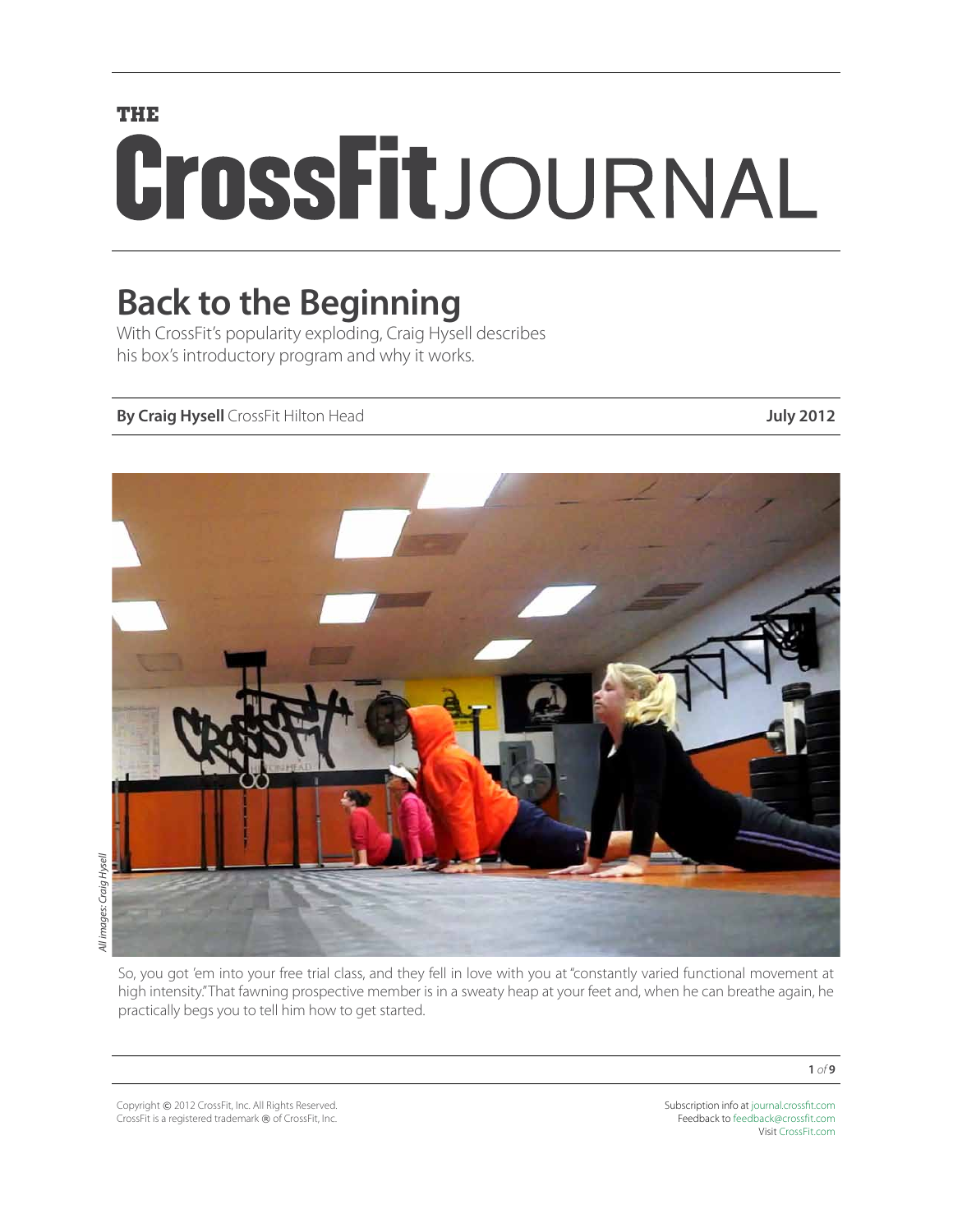

*Elements, fundamentals, bootcamp ... whatever you call it, the point is to teach new members form, technique and terminology.*

You say it's simple, when his legs stop involuntarily shaking from the air squats he just did and can walk to your desk, he needs to sign up for your Elements Class.

"What's an elements class?" he asks.

You swallow a sigh. How many times do you have to answer this freakin' question?

"It's our foundations class," you say with a tight smile.

"OK … so … what's the foundations class?"

Biting your tongue, you answer, "It's our elements class."

WTF? Did somebody just mention "broad time and modal domains" or something? How could a concept so, ahem, elemental, be so confusing?

Well, it is.

And it's your fault.

#### **Get With the Program**

Foundations. Fundamentals. Elements.

These terms might be keeping prospects from your business simply because people have no idea what they mean. It doesn't matter if you understand what you are talking about; it matters if the customer understands what you are talking about. You can have the greatest cues in

the world, but if the athlete, member, exerciser or potential client in front of you doesn't "get it," you aren't doing your job. Period. A good coach or owner always finds a way to get his or her message across.

"Who cares if they don't get it," the hardcore box owners might huff, and that's certainly their right. It's their business, and I don't pretend that anything we do at our box is the only way to do something.

> A properly formatted introduction sets a tone for safety, understanding, adaptation and then progress.

Here's what I do know: we are a 2,200-square-foot facility on an island of 45,000 year-round residents. We opened in April 2010. We had 50 members when we started 2011. We grew to 133 members by the end of the year, we have a much lower turnover rate than in our first year, and we have significantly less sports-related injuries. I credit a majority of this to our BootCamp.

Copyright © 2012 CrossFit, Inc. All Rights Reserved. CrossFit is a registered trademark ® of CrossFit, Inc.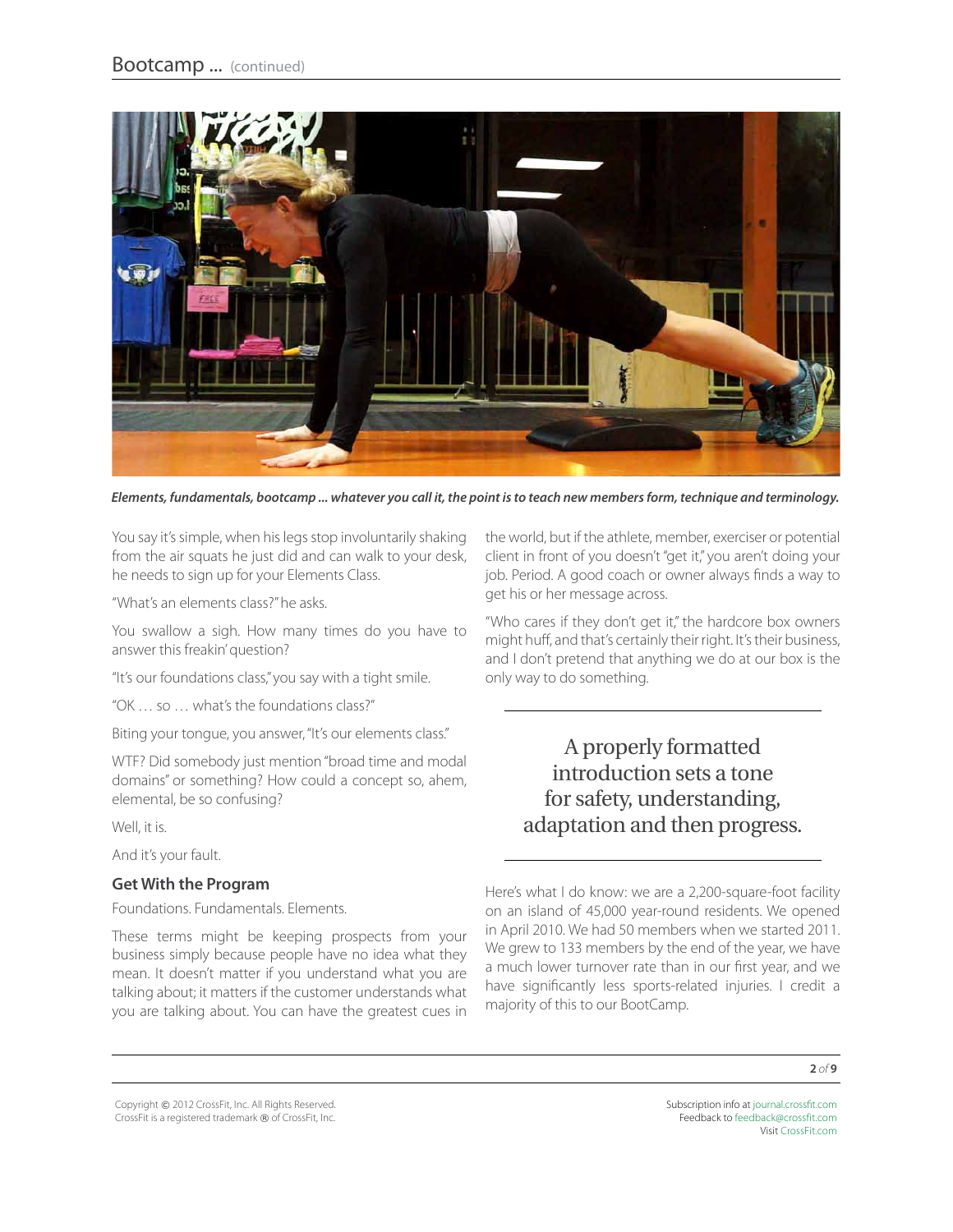BootCamp? Seriously? Did I just combine "boot" and "camp" into some kind of lame CrossFit-style one-wordism to denote our FoundationsFundamentalsElements class? Yes. Yes, I did. And it works.

Bootcamps have been a rite of passage with military institutions—a community of people for whom CrossFit is well suited—for millennia. Bootcamps are traditionally a time of learning, cultural initiation and trial by fire. It's where all our voodoo and "brainwashing" happens if you buy into the ridiculous notion that CrossFit is a cult. What really happens, however, is that a properly formatted introduction sets a tone for safety, understanding, adaptation and then progress.

Here are a few things that happen if we CrossFitters and non-CrossFitters don't understand one another:

- 1. You (a non-CrossFitter) relate to me (a CrossFit coach) that you know all about CrossFit due to your experiences with P90X or Insanity. I look at you like Louie Simmons would look at me if I told him I thoroughly understand the conjugate method of training because I did band-assisted sumo deads last Friday for 10 sets of 2. Except I don't have a back the size of a refrigerator door or super cool "Louie-isms" that relate your ignorance to some obscure 185-lb. powerlifter from 1978.
- 2. You could injure yourself if you run headlong into the program without understanding the mechanics-consistency-intensity principle. That is completely unacceptable.
- 3. You have no idea what I'm talking about when I use terms like WOD, rounds for time, AMRAP, clean and jerk, elbows up, get tight, head through, etc. That means I hold the entire class back much longer than necessary to explain these things in detail to you instead of relating one or two quick "refresher points" to jog your memory.

In no way, shape or form do we take credit for the initial formatting of our BootCamp. Much, much smarter owners, coaches and trainers came up with this template long before I came along and were gracious enough to put it out there in the intraweb world where CrossFit nerds like me could find it.

What we do take credit for is the evolution of our BootCamp. Our BootCamp is a living document, and it goes through some sort of monthly permutation in order to improve upon the month before it and better prepare our newbies for our regular CrossFit classes if they choose to join up. It is particular to our needs as a box and not necessarily universal to the constantly varied functional movement world. What this simply means is: once you understand it, the template is yours to manipulate as you see fit. We feel that as soon as we stop tweaking our BootCamp, that probably means we no longer care about it and the training will drift into mediocrity.

Our BootCamp starts the first Monday of every month and runs on Monday, Wednesday and Friday for four weeks. Classes are either 5:30 to 6:30 a.m. or 7:30 to 8:30 p.m., and the slots are interchangeable. We take 20 people maximum per class time, which means we can take up to 40 new members a month. Each class builds off the one before it, so attendance is mandatory. If BootCampers miss more than one class, they must repeat the BootCamp or schedule a make-up class.

We go through a little five-minute spiel on Day 1 to lay down some concepts and our expectations. Our BootCampers do the same WOD only once, on Day 1 and Day 12 because we don't want to tell them they have gotten better; we want them to see it for themselves. They record everything in a notebook we give them on Day 1. Each class is followed by a short discussion going over some specific points we want to get across. We garner a majority of our BootCamp sign-ups through our Facebook page, our free trial class and word of mouth.



*A BootCamp participant is introduced to the thruster.*

Copyright © 2012 CrossFit, Inc. All Rights Reserved. CrossFit is a registered trademark ® of CrossFit, Inc.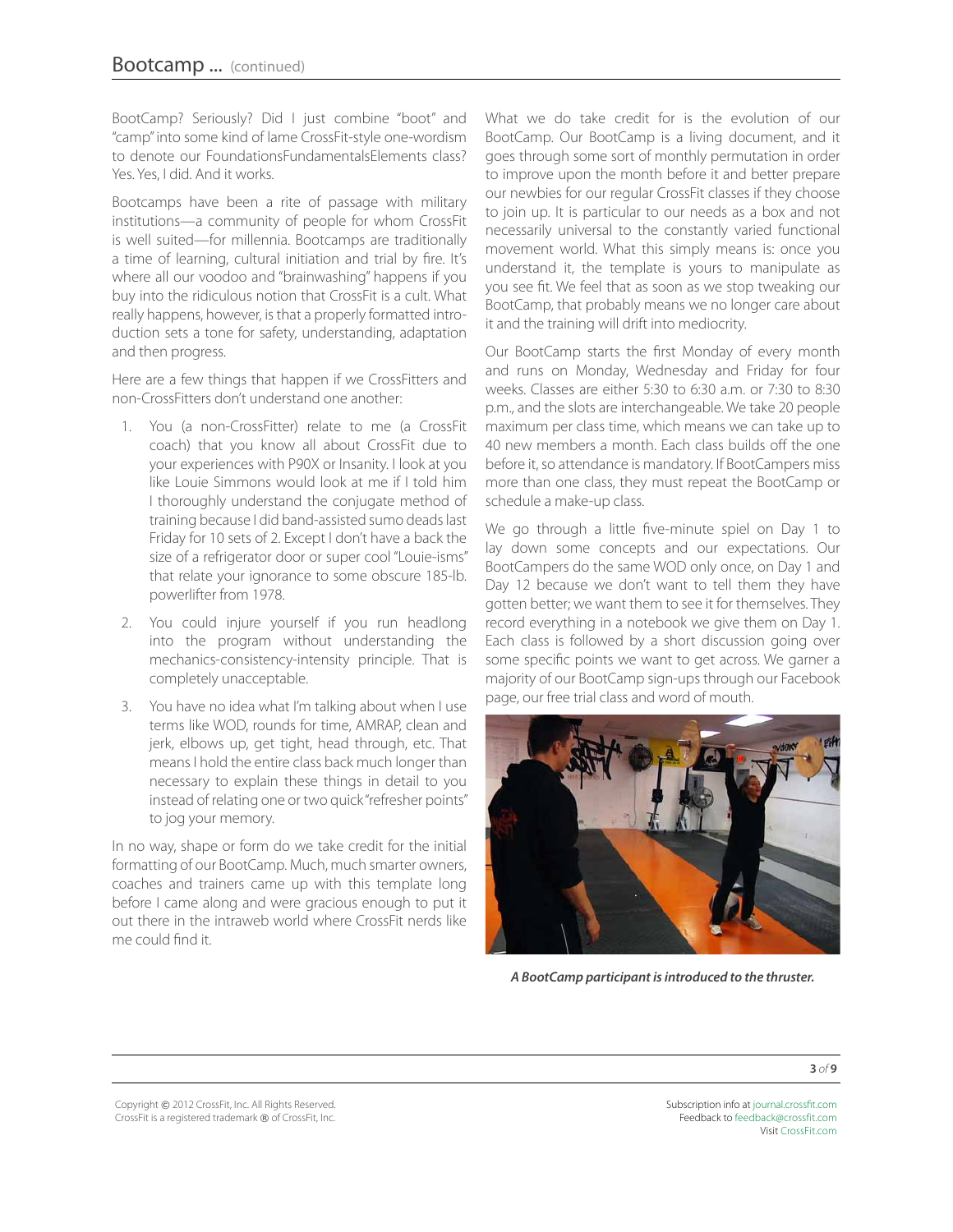(We tried a Groupon once, and it didn't work out for the most part. Yes, we got a few members, but mostly we got cheap people who either had no interest in working hard to get better or didn't want to spend the money even if they did. Most of them had no respect for what they were getting into, and we way undersold what we were doing. Other boxes might have had other experiences. Groupon was not a total waste of time, but it wasn't enough of a positive experience for me to try it again.)

> You will have created a member with a significant understanding in the fundamentals, concepts and expectations of your box.

#### **Bootcamp Pros**

- Prospective members know what a bootcamp is and usually are not intimidated by the word or concept. (Yes, our BootCamp is, for all intents and purposes, an elements class, but just like in cueing, some people don't understand what you're saying when you tell them, "Push your hips back and unhinge at the knees." So you have to simply say, "Pretend you are sitting in a chair.")
- You will, usually by the end of the first week, weed out all of those people who do not want to be a part of your gym or CrossFit training in general. That means you will not waste your valuable time training members who have no intention of sticking around. (We do not give refunds.)
- We have an 80-90 percent sign-up rate by the end of our BootCamp from those who stuck around. That happens monthly. We give them a special deal at the end of the BootCamp as a reward: six months of membership at the yearly rate (our cheapest monthly option).
- You will get to know all your prospective members on a much more personal and athletic level due to the intimate nature of the group environment and speed of the beginner courses. And they will have plenty of time to process and practice what you are telling them.
- They will know other people when they get to regular classes—members they "graduated" with and understand the very special concept intrinsic to healthy CrossFit boxes: community.
- They will have the feeling that they accomplished something special, which they have.
- They will have the respect of your current membership because they will have been "initiated" to a degree.
- You will have created a member with a significant understanding in the fundamentals, concepts and expectations of your box, which keeps people safe and retention up.
- You will save time, create a more competent and culturally cognizant athlete, and make more money more efficiently—which is why Coach Greg Glassman went to the group-training concept in the first place.



*After a month of BootCamp, graduates integrate seamlessly into the regular classes.*

Copyright © 2012 CrossFit, Inc. All Rights Reserved. CrossFit is a registered trademark ® of CrossFit, Inc.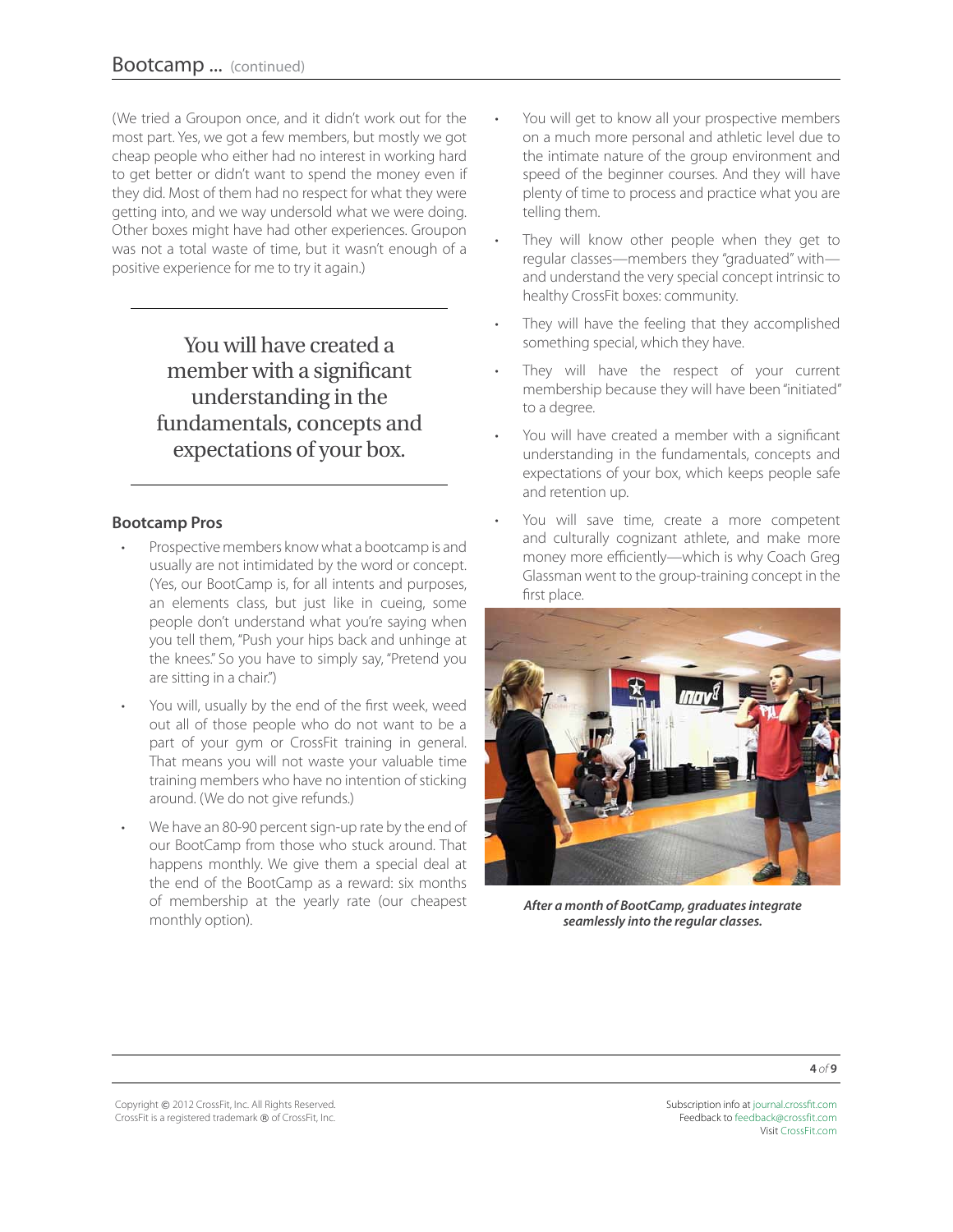

*BootCamp participants are guaranteed safety and results -- but it's not easy.* 

#### **Bootcamp Cons—And Our Answers**

- It's only once a month. Answer: Funneling people into once-a-month classes adds not only to the anticipation but also gives prospective members time to recruit friends to come with them. At our box, the more friends they bring, they cheaper the BootCamp becomes. We do make exceptions from time to time on putting members through our BootCamp.
- It's too early or it's too late. Answer: Suck it up and make a decision. Can you get up a little early or stay up a little late for 12 hours of your life? If you can't, then this isn't for you. No hard feelings. Remember, the coach or trainer gets up earlier and stays later than all of you.
- • It's expensive. Answer: You are getting 12 hours of personal training in a group environment. Personal trainers can cost anywhere from \$50 to \$150 per hour. Our program is \$200 per person and \$150 if you bring a friend. It's \$100 if you bring two or more friends. Our program is not expensive.
- I can't make it to every class: Answer: We understand that life gets in the way. How many classes are you going to miss, and why are going to miss them? You are allowed to miss one without having to make it up. Yes, we make exceptions, but not many.
- It's challenging/hard. Answer: Of course it is. If it were easy, it would be mediocre, making us mediocre, which means you wouldn't respect what you have earned or what we do. What's more, because it is hard and only continues to get harder, in three months you will look back on these workouts and treat them as merely warm-ups. We do not guarantee "easy." We guarantee "safety and results" if you are listening and putting forth the effort.

Copyright © 2012 CrossFit, Inc. All Rights Reserved. CrossFit is a registered trademark ® of CrossFit, Inc.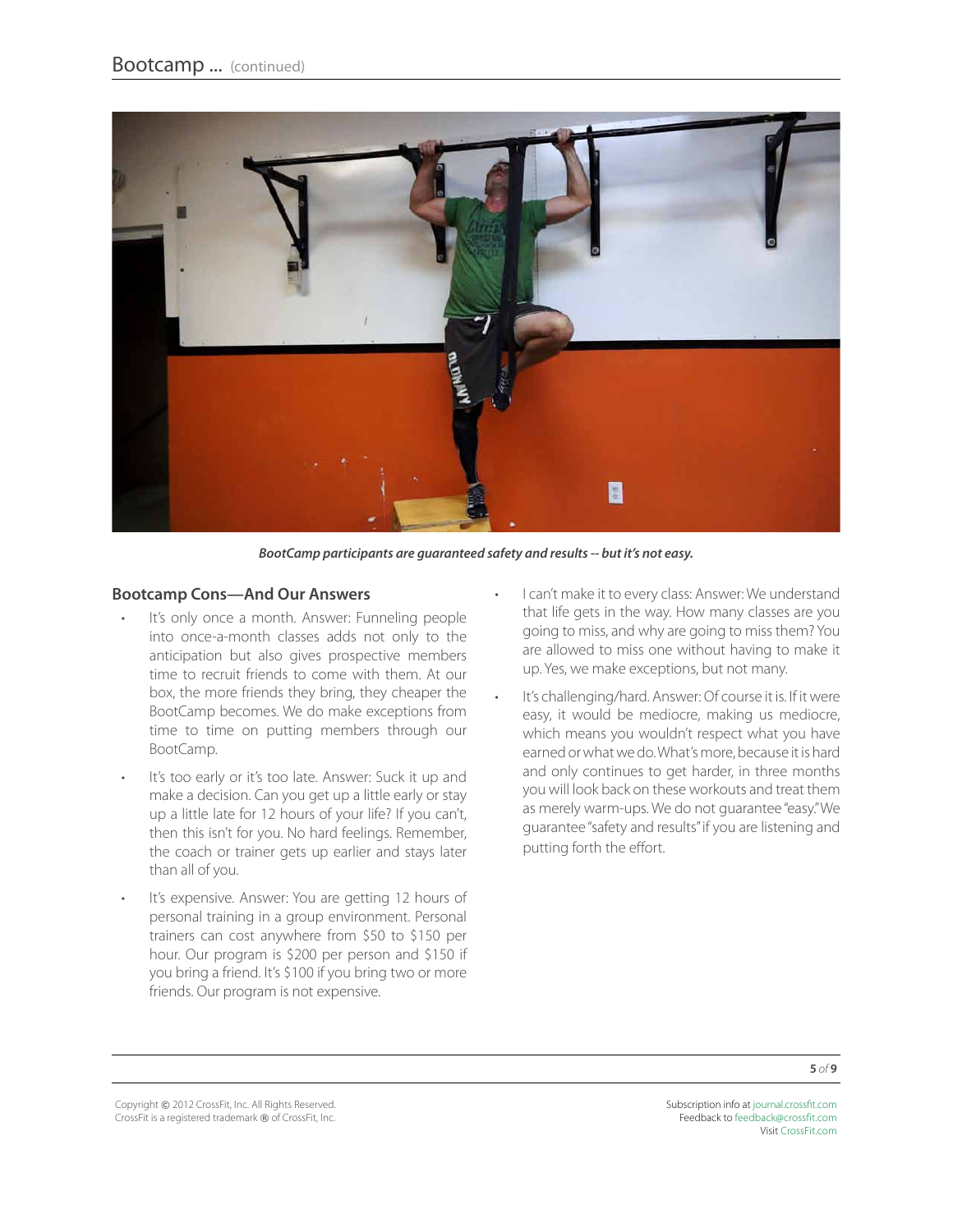#### **Bootcamp Chart**

|                | Warm-Up                                                                                                                                                                        | <b>Skill</b>                                                                                                    | <b>WOD</b>                                                                                                                               | Post-Wod                                                                 | <b>Discussion Points</b>                                                                       |
|----------------|--------------------------------------------------------------------------------------------------------------------------------------------------------------------------------|-----------------------------------------------------------------------------------------------------------------|------------------------------------------------------------------------------------------------------------------------------------------|--------------------------------------------------------------------------|------------------------------------------------------------------------------------------------|
| $\mathbf{1}$   | 200-meter run<br>Samson stretch<br>Hip flexor mobility/<br>plank<br>Over/under the fence                                                                                       | Posture<br>Air squat<br>Push-up<br>Sit-up                                                                       | 200-meter run<br>$15 - 12 - 9$<br>Squat/push-up/sit-up<br>200-meter run                                                                  | Calf roll-out with<br>roller.<br>Lacrosse-ball chest<br>roll-out on wall | Explain importance of<br>recording WODs                                                        |
| $\overline{2}$ | 200-meter run<br>Hip mobility from<br>plank. Figure 4 from<br>back.<br>$2 \times 10$ squats/5<br>push-ups                                                                      | Pass-through<br>Good morning<br>Deadlift<br>Shoulder press<br>Push press                                        | Amrap in 7 minutes.<br>100-meter run<br>7 barbell or dumbbell<br>deadlifts<br>7 barbell or dumbell<br>push presses<br>(PVC if necessary) | Hip mobility from<br>plank<br>Upward and<br>downward dog twice           | Flexibility<br>Attrition<br>Treating soreness<br>Stay away from<br>NSAIDs and ice when<br>hurt |
| 3              | 200-meter run<br>10 squats/passthrus/<br>push presses/deadlifts<br>Lacrosse ball in<br>scapula for one<br>minute<br>Low-back mobility<br>PVC mobility for<br>better front rack | Front squat<br>Thruster                                                                                         | 3 rounds of:<br>200-meter run<br>10 barbell or<br>dumbbell thrusters<br>10 sit-ups                                                       | Pigeon pose<br>Upward and<br>downward dog                                | Attitude<br>Mental toughness: "I<br>can't vs. I can"                                           |
| 4              | 3 over-under the<br>fence per leg<br>Samson stretch<br>10 squats/pass-<br>throughs /good<br>mornings/thrusters<br>Shoulder mobility on<br>bands                                | Hollow rock<br>Pull-up progression<br>(body row, ring<br>row, jumping, band<br>assisted, singles)<br>No kipping | 4 rounds for time of:<br>100-meter run<br>7 pull-up progressions<br>of choice<br>25 squats<br>10:00 minute time<br>cap                   | Roll-out with lacrosse<br>ball                                           | Fish oil and protein<br>powder                                                                 |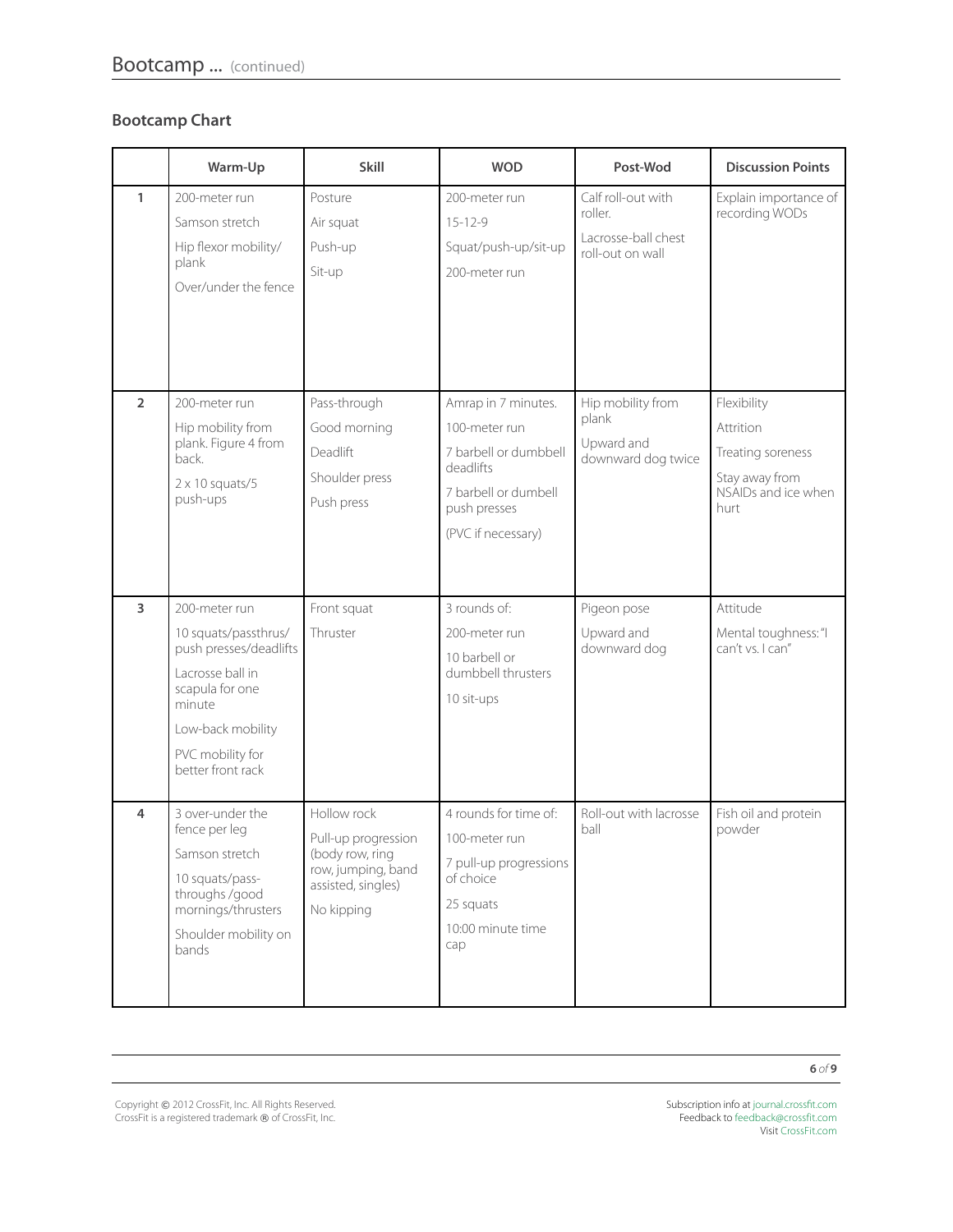#### **Bootcamp Chart** ... continued

|                | Warm-Up                                                                                                                                                                  | <b>Skill</b>                                                          | <b>WOD</b>                                                                                                                                                                              | Post-Wod                                                                | <b>Discussion Points</b>                                                                |
|----------------|--------------------------------------------------------------------------------------------------------------------------------------------------------------------------|-----------------------------------------------------------------------|-----------------------------------------------------------------------------------------------------------------------------------------------------------------------------------------|-------------------------------------------------------------------------|-----------------------------------------------------------------------------------------|
| 5              | 200-meter run<br>Hip mobility from<br>plank<br>PVC roller in T-spine<br>Band shoulder stretch<br>10 push-ups/squats/<br>pass-throughs/push<br>presses                    | Knees-to-elbows<br>Handstand push-up<br>progression                   | 3 rounds for time of:<br>200-meter run<br>10 knees-to-elbows<br>5 HSPU progressions<br>of choice                                                                                        | Upward/downward<br>dog twice<br>Low-back mobility<br>Stretch triceps    | Paleo Diet: stick to<br>outside of grocery<br>store                                     |
| 6              | 400-meter run<br>3 over-under the<br>fence per leg<br>Upward and<br>downward                                                                                             | Wall-ball<br>Kipping pull-ups                                         | 5 rounds for time of:<br>7 wall-balls<br>7 push-ups<br>7 pull-up progressions                                                                                                           | Pigeon pose<br>Hip mobility from<br>plank<br>Upward and<br>downward dog | ROM and technique<br>under stress: the clock<br>is just a tool<br>Failing intelligently |
| $\overline{7}$ | 2 minutes of jump<br>rope<br>10 passthroughs<br>10 squats<br>10 pull-ups<br>10 thrusters<br>10 knees-to-elbows                                                           | Double-unders<br>Re-visit kipping                                     | For Time:<br>400-meter run<br>30 squats<br>15 pull-up<br>progressions<br>15 barbell or<br>dumbbell thrusters<br>15 knees-to-elbows<br>progressions<br>15 double-unders<br>400-meter run | Full body roll-out                                                      | Scaling<br>Talk about ice again                                                         |
| 8              | 2 minutes of<br>jump rope<br>30 seconds of<br>hollow rock.<br>20 pass-throughs<br>10 deadlifts<br>5 kipping swings<br>Hip and shoulder<br>mobility<br>Address front rack | Hang power clean<br>Using Burgener<br>Warm-Up to instruct<br>Box jump | AMRAP in 8 minutes<br>of:<br>5 barbell or dumbbell<br>hang power cleans<br>7 box jumps<br>9 sit-ups                                                                                     | Couch stretch<br>Calf and adductor<br>roll-out                          | Hip pop                                                                                 |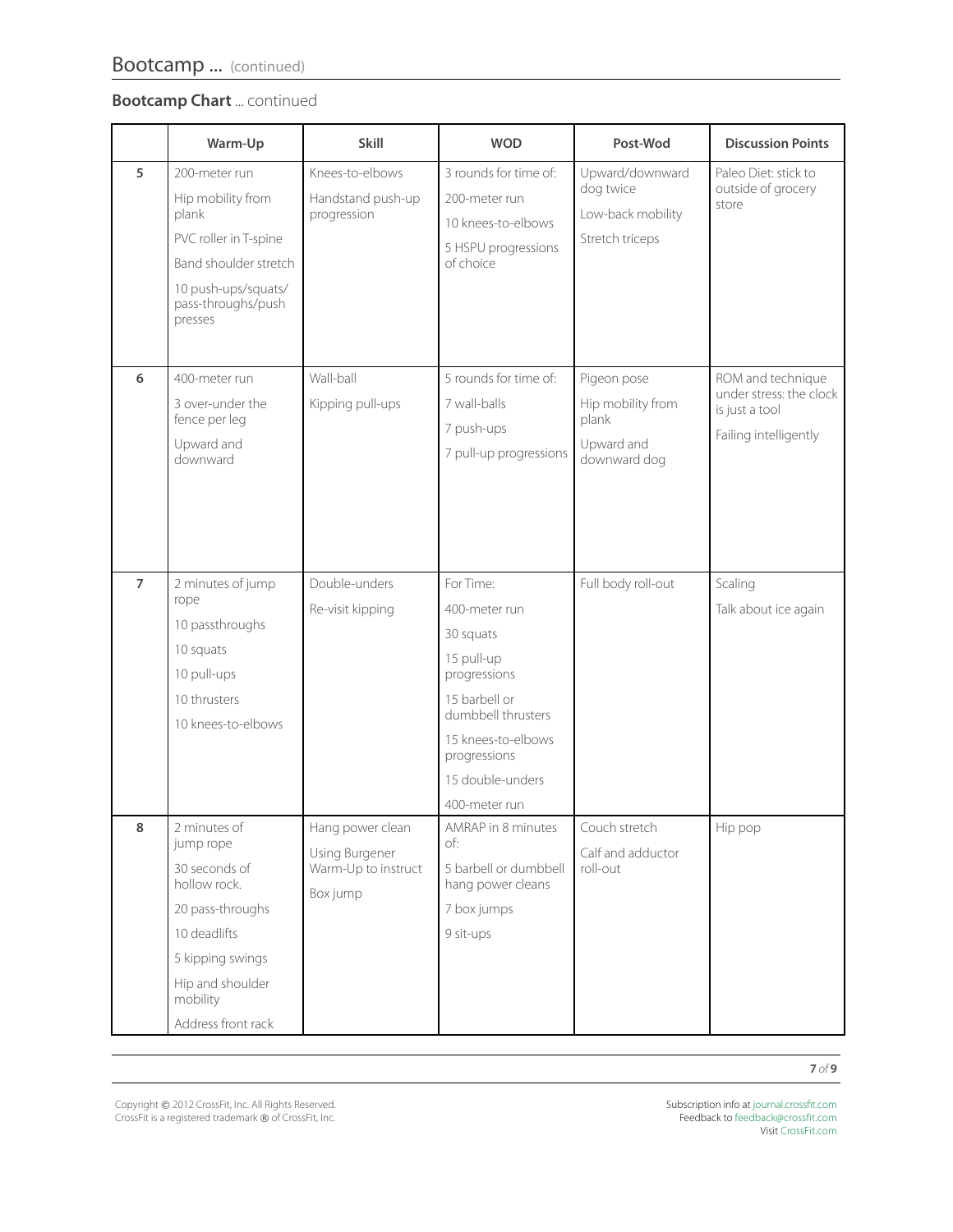#### **Bootcamp Chart** ... continued

|    | Warm-Up                                                                                                                                                                | Skill                                                                                          | <b>WOD</b>                                                                                                  | Post-Wod                                                   | <b>Discussion Points</b>                                                                                       |
|----|------------------------------------------------------------------------------------------------------------------------------------------------------------------------|------------------------------------------------------------------------------------------------|-------------------------------------------------------------------------------------------------------------|------------------------------------------------------------|----------------------------------------------------------------------------------------------------------------|
| 9  | 400-meter run<br>2 x 10 passthroughs/<br>good mornings/front<br>squats/pull-ups<br>Front rack mobility<br>Burgener Warm-Up<br>(clean)                                  | Back squat<br>Front squat<br>Rack safety<br>Loading weight<br>Dumping weight                   | 3 rounds for time of:<br>Front squat<br>$3 - 3 - 3 - 3 - 3$                                                 | Figure 4 from back<br>Hamstrings from back                 | Reiterate rack safety,<br>dumping weight                                                                       |
| 10 | 2 minutes of jump<br>rope<br>$2 \times 10$ good<br>mornings/squats/<br>deadlift/push-ups<br>Hips, T-spine with PVC<br>roller<br>Triceps stretch                        | Dip (ring, parallel bars<br>or box, band assist OK<br>on parallel bars only)<br>Overhead squat | AMRAP in 10 minutes<br>of:<br>5 dip progressions<br>10 barbell or PVC<br>overhead squats<br>15 hollow rocks | Triceps<br>Hip flexor<br>Shoulder band stretch             | How our classes<br>work and our class<br>schedule<br>Tell them of the deal<br>we have coming up<br>on Class 11 |
| 11 | 400-meter run<br>2 x 10 thrusters/<br>passthroughs/OHS<br>3 over-under the<br>fence per side                                                                           | Kettlebell swing<br><b>Burpees</b>                                                             | 15-12-9 reps for time<br>of:<br>Kettlebell swings<br><b>Barbell thrusters</b><br><b>Burpees</b>             | Couch stretch<br>Lacrosse ball                             | One-day-only sale<br>price:<br>6 months $@$ \$115 per<br>month. Or \$575 up<br>front (cash or check<br>only)   |
| 12 | 400-meter run<br>2 x 10 passthroughs/<br>good mornings/<br>squats/push-ups/<br>sit-ups<br>Shoulder mobility<br>from back, pressing<br>above head, keeping<br>abs tight | Burgener Warm-Up<br>(snatch; PVC only)                                                         | 200-meter run<br>$15 - 12 - 9$<br>Squats/push-ups/<br>sit-ups<br>200-meter run                              | Hips from plank<br>Upward/downward<br>dog<br>Lacrosse ball | Graduation picture.<br>T-shirt                                                                                 |

**8** *of* **9**